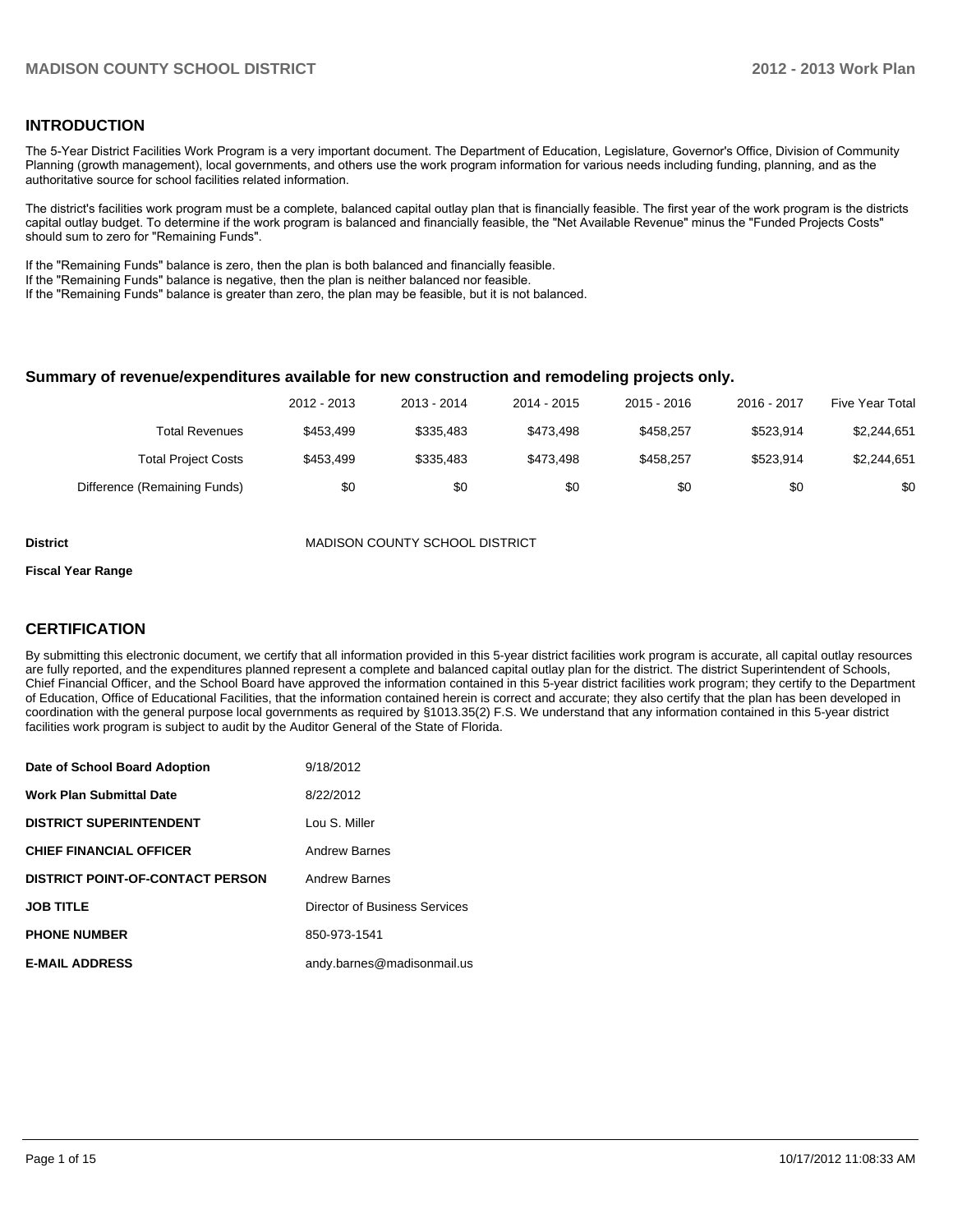# **Expenditures**

### **Expenditure for Maintenance, Repair and Renovation from 1.50-Mills and PECO**

Annually, prior to the adoption of the district school budget, each school board must prepare a tentative district facilities work program that includes a schedule of major repair and renovation projects necessary to maintain the educational and ancillary facilities of the district.

|                                  | Item                                                                                                                                                                                                                 |           | $2013 - 2014$<br>Projected | $2014 - 2015$<br>Projected | $2015 - 2016$<br>Projected | 2016 - 2017<br>Projected | Total       |
|----------------------------------|----------------------------------------------------------------------------------------------------------------------------------------------------------------------------------------------------------------------|-----------|----------------------------|----------------------------|----------------------------|--------------------------|-------------|
| <b>HVAC</b>                      |                                                                                                                                                                                                                      | \$125,000 | \$125,000                  | \$250,000                  | \$125,000                  | \$125,000                | \$750,000   |
| Locations:                       | COUNTY ADMINISTRATION COMPLEX, COUNTY ADMINISTRATION COMPLEX, GREENVILLE ELEMENTARY, LEE ELEMENTARY,<br>MADISON COUNTY CENTRAL, Madison County Excel School(NEW), MADISON SENIOR HIGH, PINETTA ELEMENTARY            |           |                            |                            |                            |                          |             |
| Flooring                         |                                                                                                                                                                                                                      | \$20,000  | \$45.862                   | \$15,000                   | \$15,000                   | \$15,000                 | \$110,862   |
| Locations:                       | COUNTY ADMINISTRATION COMPLEX, COUNTY ADMINISTRATION COMPLEX, GREENVILLE ELEMENTARY, LEE ELEMENTARY,<br>MADISON COUNTY CENTRAL, Madison County Excel School(NEW), MADISON SENIOR HIGH, PINETTA ELEMENTARY            |           |                            |                            |                            |                          |             |
| Roofing                          |                                                                                                                                                                                                                      | \$20,000  | \$30,000                   | \$300,000                  | \$30,000                   | \$20,000                 | \$400,000   |
| Locations:                       | COUNTY ADMINISTRATION COMPLEX, COUNTY ADMINISTRATION COMPLEX, GREENVILLE ELEMENTARY, LEE ELEMENTARY,<br>MADISON COUNTY CENTRAL, Madison County Excel School(NEW), MADISON SENIOR HIGH, PINETTA ELEMENTARY            |           |                            |                            |                            |                          |             |
| Safety to Life                   |                                                                                                                                                                                                                      | \$15,000  | \$15,000                   | \$15,000                   | \$15,000                   | \$15,000                 | \$75,000    |
| Locations:                       | COUNTY ADMINISTRATION COMPLEX, COUNTY ADMINISTRATION COMPLEX, GREENVILLE ELEMENTARY, LEE ELEMENTARY,<br>MADISON COUNTY CENTRAL, Madison County Excel School(NEW), MADISON SENIOR HIGH, PINETTA ELEMENTARY            |           |                            |                            |                            |                          |             |
| Fencing                          |                                                                                                                                                                                                                      | \$2.500   | \$2.500                    | \$2.500                    | \$1.500                    | \$2.500                  | \$11,500    |
|                                  | Locations: COUNTY ADMINISTRATION COMPLEX, COUNTY ADMINISTRATION COMPLEX, GREENVILLE ELEMENTARY, LEE ELEMENTARY,<br>MADISON COUNTY CENTRAL, Madison County Excel School(NEW), MADISON SENIOR HIGH, PINETTA ELEMENTARY |           |                            |                            |                            |                          |             |
| Parking                          |                                                                                                                                                                                                                      | \$500     | \$500                      | \$500                      | \$12,000                   | \$500                    | \$14,000    |
| Locations:                       | COUNTY ADMINISTRATION COMPLEX, COUNTY ADMINISTRATION COMPLEX, GREENVILLE ELEMENTARY, LEE ELEMENTARY,<br>MADISON COUNTY CENTRAL, Madison County Excel School(NEW), MADISON SENIOR HIGH, PINETTA ELEMENTARY            |           |                            |                            |                            |                          |             |
| Electrical                       |                                                                                                                                                                                                                      | \$15,000  | \$5,000                    | \$5.076                    | \$15,000                   | \$15,000                 | \$55,076    |
| Locations:                       | COUNTY ADMINISTRATION COMPLEX, COUNTY ADMINISTRATION COMPLEX, GREENVILLE ELEMENTARY, LEE ELEMENTARY,<br>MADISON COUNTY CENTRAL, Madison County Excel School(NEW), MADISON SENIOR HIGH, PINETTA ELEMENTARY            |           |                            |                            |                            |                          |             |
| Fire Alarm                       |                                                                                                                                                                                                                      | \$8,000   | \$8,000                    | \$8,000                    | \$8,000                    | \$8,000                  | \$40,000    |
| Locations:                       | COUNTY ADMINISTRATION COMPLEX, COUNTY ADMINISTRATION COMPLEX, GREENVILLE ELEMENTARY, LEE ELEMENTARY,<br>MADISON COUNTY CENTRAL, MADISON SENIOR HIGH, PINETTA ELEMENTARY                                              |           |                            |                            |                            |                          |             |
| Telephone/Intercom System        |                                                                                                                                                                                                                      | \$50,000  | \$2,000                    | \$2,000                    | \$50,000                   | \$50,000                 | \$154,000   |
|                                  | Locations: COUNTY ADMINISTRATION COMPLEX, COUNTY ADMINISTRATION COMPLEX, GREENVILLE ELEMENTARY, LEE ELEMENTARY,<br>MADISON COUNTY CENTRAL, MADISON SENIOR HIGH, PINETTA ELEMENTARY                                   |           |                            |                            |                            |                          |             |
| <b>Closed Circuit Television</b> |                                                                                                                                                                                                                      | \$1,000   | \$5.000                    | \$5,000                    | \$0                        | \$1,000                  | \$12,000    |
|                                  | Locations: MADISON COUNTY CENTRAL, MADISON SENIOR HIGH                                                                                                                                                               |           |                            |                            |                            |                          |             |
| Paint                            |                                                                                                                                                                                                                      | \$10,000  | \$10,000                   | \$10,000                   | \$10,000                   | \$10,000                 | \$50,000    |
| Locations:                       | GREENVILLE ELEMENTARY, LEE ELEMENTARY, MADISON COUNTY CENTRAL, MADISON SENIOR HIGH, PINETTA ELEMENTARY                                                                                                               |           |                            |                            |                            |                          |             |
| Maintenance/Repair               |                                                                                                                                                                                                                      | \$100,000 | \$200.000                  | \$100,000                  | \$184,667                  | \$193,489                | \$778,156   |
|                                  | Locations: GREENVILLE ELEMENTARY, LEE ELEMENTARY, MADISON COUNTY CENTRAL, Madison County Excel School(NEW), MADISON<br>SENIOR HIGH, PINETTA ELEMENTARY                                                               |           |                            |                            |                            |                          |             |
|                                  | <b>Sub Total:</b>                                                                                                                                                                                                    | \$367,000 | \$448,862                  | \$713,076                  | \$466,167                  | \$455,489                | \$2,450,594 |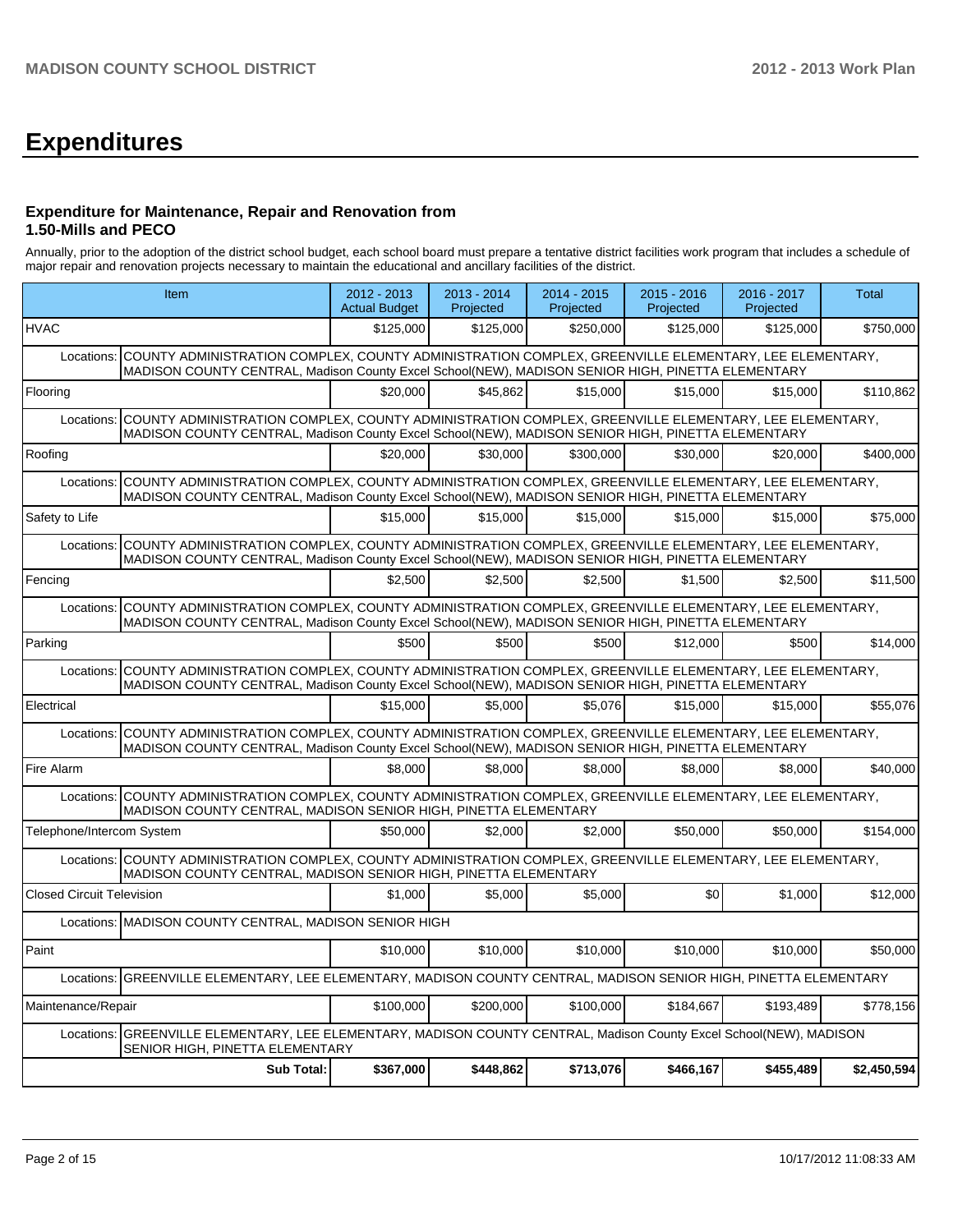## **MADISON COUNTY SCHOOL DISTRICT 2012 - 2013 Work Plan**

| <b>PECO Maintenance Expenditures</b> | \$0       | \$0 <sub>1</sub> | \$72.228  | \$84,667  | \$93,489  | \$250,384   |
|--------------------------------------|-----------|------------------|-----------|-----------|-----------|-------------|
| 50 Mill Sub Total: I                 | \$807,000 | \$448.862        | \$640,848 | \$381,500 | \$362.000 | \$2,640,210 |

|                                 | Other Items                   | $2012 - 2013$<br><b>Actual Budget</b> | $2013 - 2014$<br>Projected | $2014 - 2015$<br>Projected | $2015 - 2016$<br>Projected | $2016 - 2017$<br>Projected | Total       |
|---------------------------------|-------------------------------|---------------------------------------|----------------------------|----------------------------|----------------------------|----------------------------|-------------|
| IScience Lab/ Classroom remodel |                               | \$440,000                             | \$0                        | \$0                        | \$0                        | \$0 <sub>1</sub>           | \$440,000   |
|                                 | Locations MADISON SENIOR HIGH |                                       |                            |                            |                            |                            |             |
|                                 | Total:                        | \$807,000                             | \$448.862                  | \$713,076                  | \$466,167                  | \$455.489                  | \$2,890,594 |

#### **Local 1.50 Mill Expenditure For Maintenance, Repair and Renovation**

Anticipated expenditures expected from local funding sources over the years covered by the current work plan.

| Item                                                         | $2012 - 2013$<br><b>Actual Budget</b> | $2013 - 2014$<br>Projected | $2014 - 2015$<br>Projected | $2015 - 2016$<br>Projected | 2016 - 2017<br>Projected | <b>Total</b> |
|--------------------------------------------------------------|---------------------------------------|----------------------------|----------------------------|----------------------------|--------------------------|--------------|
| Remaining Maint and Repair from 1.5 Mills                    | \$807,000                             | \$448,862                  | \$640,848                  | \$381,500                  | \$362,000                | \$2,640,210  |
| Maintenance/Repair Salaries                                  | \$120,000                             | \$120,000                  | \$132,000                  | \$132,000                  | \$132,000                | \$636,000    |
| School Bus Purchases                                         | \$308,000                             | \$302,000                  | \$0                        | \$310,000                  | \$310,000                | \$1,230,000  |
| <b>Other Vehicle Purchases</b>                               | \$0                                   | \$0                        | \$0                        | \$0                        | \$0                      | \$0          |
| Capital Outlay Equipment                                     | \$0                                   | \$10,000                   | \$10,000                   | \$10,000                   | \$10,000                 | \$40,000     |
| <b>Rent/Lease Payments</b>                                   | \$0                                   | \$0                        | \$0                        | \$0                        | \$0                      | \$0          |
| <b>COP Debt Service</b>                                      | \$0                                   | \$0                        | \$0                        | \$0                        | \$0                      | \$0          |
| Rent/Lease Relocatables                                      | \$0                                   | \$0                        | \$0                        | \$0                        | \$0                      | \$0          |
| <b>Environmental Problems</b>                                | \$0                                   | \$0                        | \$0                        | \$0                        | \$0                      | \$0          |
| s.1011.14 Debt Service                                       | \$0                                   | \$0                        | \$0                        | \$0                        | \$0                      | \$0          |
| <b>Special Facilities Construction Account</b>               | \$0                                   | \$0                        | \$0                        | \$0                        | \$0                      | \$0          |
| Premiums for Property Casualty Insurance - 1011.71<br>(4a,b) | \$177,000                             | \$177,000                  | \$177,000                  | \$177,000                  | \$177,000                | \$885,000    |
| Qualified School Construction Bonds (QSCB)                   | \$0                                   | \$0                        | \$0                        | \$0                        | \$0                      | \$0          |
| Qualified Zone Academy Bonds (QZAB)                          | \$0                                   | \$0                        | \$0                        | \$0                        | \$0                      | \$0          |
| <b>Local Expenditure Totals:</b>                             | \$1,412,000                           | \$1,057,862                | \$959,848                  | \$1,010,500                | \$991,000                | \$5,431,210  |

## **Revenue**

#### **1.50 Mill Revenue Source**

Schedule of Estimated Capital Outlay Revenue from each currently approved source which is estimated to be available for expenditures on the projects included in the tentative district facilities work program. All amounts are NET after considering carryover balances, interest earned, new COP's, 1011.14 and 1011.15 loans, etc. Districts cannot use 1.5-Mill funds for salaries except for those explicitly associated with maintenance/repair projects. (1011.71 (5), F.S.)

| Item                                          | Fund | $2012 - 2013$<br><b>Actual Value</b> | $2013 - 2014$<br>Projected | $2014 - 2015$<br>Projected | $2015 - 2016$<br>Projected | $2016 - 2017$<br>Projected | Total           |
|-----------------------------------------------|------|--------------------------------------|----------------------------|----------------------------|----------------------------|----------------------------|-----------------|
| (1) Non-exempt property<br>assessed valuation |      | \$675,519,594                        | \$681,321,201              | \$704,113,499              | \$732.460.291              | \$766.438.612              | \$3,559,853,197 |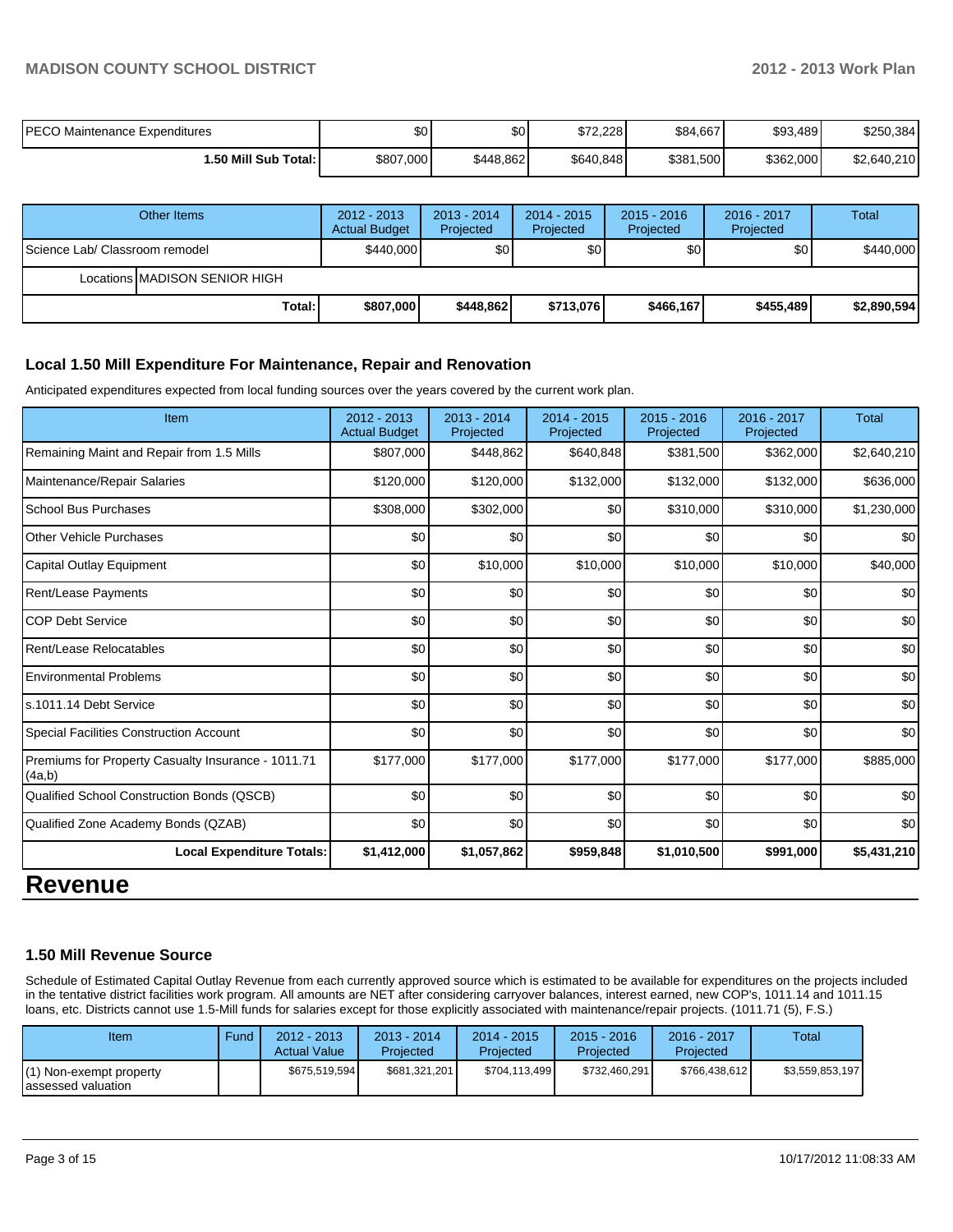| (2) The Millege projected for<br>discretionary capital outlay per<br>s.1011.71    |     | 1.50 <sub>1</sub> | .50 <sub>1</sub> | 1.50        | 1.50        | 1.50        |             |
|-----------------------------------------------------------------------------------|-----|-------------------|------------------|-------------|-------------|-------------|-------------|
| (3) Full value of the 1.50-Mill<br>discretionary capital outlay per<br>ls.1011.71 |     | \$1.134.873       | \$1.144.620      | \$1.182.911 | \$1.230.533 | \$1,287,617 | \$5.980.554 |
| (4) Value of the portion of the 1.50<br>-Mill ACTUALLY levied                     | 370 | \$972.748         | \$981.103        | \$1.013.923 | \$1.054.743 | \$1,103,672 | \$5,126,189 |
| $(5)$ Difference of lines (3) and (4)                                             |     | \$162,125         | \$163,517        | \$168.988   | \$175.790   | \$183,945   | \$854,365   |

## **PECO Revenue Source**

The figure in the row designated "PECO Maintenance" will be subtracted from funds available for new construction because PECO maintenance dollars cannot be used for new construction.

| <b>Item</b>                           | Fund | $2012 - 2013$<br><b>Actual Budget</b> | $2013 - 2014$<br>Projected | $2014 - 2015$<br>Projected | $2015 - 2016$<br>Projected | 2016 - 2017<br>Projected | Total     |
|---------------------------------------|------|---------------------------------------|----------------------------|----------------------------|----------------------------|--------------------------|-----------|
| <b>IPECO New Construction</b>         | 340  | \$0                                   | \$0                        | \$8,181                    | \$2,772                    | \$0                      | \$10,953  |
| <b>IPECO Maintenance Expenditures</b> |      | \$0                                   | \$0 <sub>1</sub>           | \$72,228                   | \$84.667                   | \$93.489                 | \$250,384 |
|                                       |      | \$0 I                                 | \$0                        | \$80,409                   | \$87.439                   | \$93,489                 | \$261,337 |

### **CO & DS Revenue Source**

Revenue from Capital Outlay and Debt Service funds.

| <b>Item</b>                                     | Fund | $2012 - 2013$<br><b>Actual Budget</b> | $2013 - 2014$<br>Projected | $2014 - 2015$<br>Projected | $2015 - 2016$<br>Projected | 2016 - 2017<br>Projected | Total     |
|-------------------------------------------------|------|---------------------------------------|----------------------------|----------------------------|----------------------------|--------------------------|-----------|
| CO & DS Cash Flow-through<br><b>Distributed</b> | 360  | \$27,210                              | \$27.210                   | \$27.210                   | \$27.210                   | \$27,210                 | \$136,050 |
| CO & DS Interest on<br>Undistributed CO         | 360  | \$1,032                               | \$1,032                    | \$1,032                    | \$1,032                    | \$1,032                  | \$5,160   |
|                                                 |      | \$28,242                              | \$28,242                   | \$28,242                   | \$28,242                   | \$28,242                 | \$141,210 |

#### **Fair Share Revenue Source**

Nothing reported for this section. All legally binding commitments for proportionate fair-share mitigation for impacts on public school facilities must be included in the 5-year district work program.

#### **Sales Surtax Referendum**

Specific information about any referendum for a 1-cent or ½-cent surtax referendum during the previous year.

**Did the school district hold a surtax referendum during the past fiscal year 2011 - 2012?**

No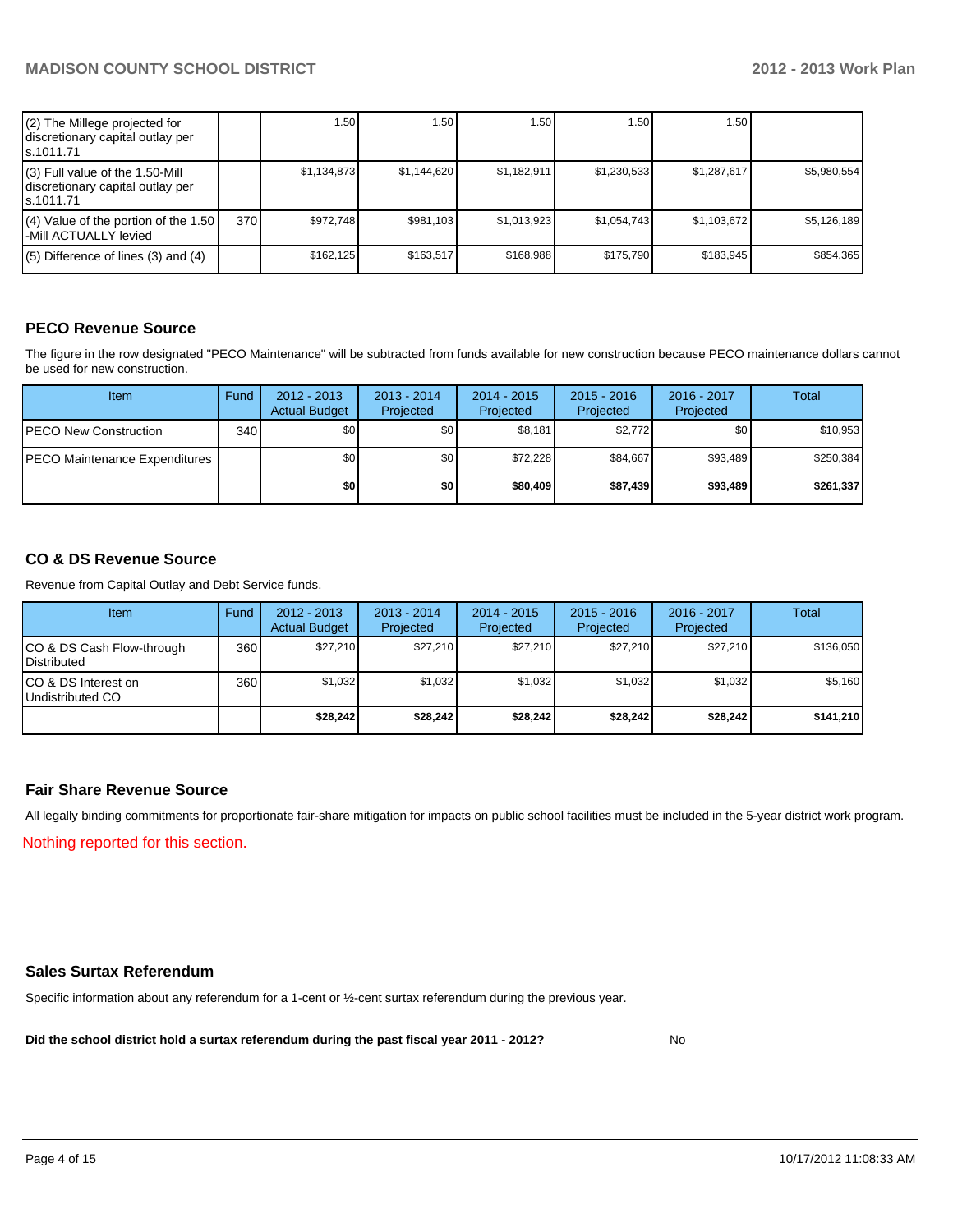#### **Additional Revenue Source**

Any additional revenue sources

| Item                                                                                                               | 2012 - 2013<br><b>Actual Value</b> | 2013 - 2014<br>Projected | 2014 - 2015<br>Projected | 2015 - 2016<br>Projected | 2016 - 2017<br>Projected | <b>Total</b> |
|--------------------------------------------------------------------------------------------------------------------|------------------------------------|--------------------------|--------------------------|--------------------------|--------------------------|--------------|
| Proceeds from a s.1011.14/15 F.S. Loans                                                                            | \$0                                | \$0                      | \$0                      | \$0                      | \$0                      | \$0          |
| District Bonds - Voted local bond<br>referendum proceeds per s.9, Art VII<br><b>State Constitution</b>             | \$0                                | \$0                      | \$0                      | \$0                      | \$0                      | \$0          |
| Proceeds from Special Act Bonds                                                                                    | \$0                                | \$0                      | \$0                      | \$0                      | \$0                      | \$0          |
| Estimated Revenue from CO & DS Bond<br>Sale                                                                        | \$0                                | \$0                      | \$0                      | \$0                      | \$0                      | \$0          |
| Proceeds from Voted Capital<br>Improvements millage                                                                | \$0                                | \$0                      | \$0                      | \$0                      | \$0                      | \$0          |
| Other Revenue for Other Capital Projects                                                                           | \$0                                | \$0                      | \$0                      | \$0                      | \$0                      | \$0          |
| Proceeds from 1/2 cent sales surtax<br>authorized by school board                                                  | \$0                                | \$0                      | \$0                      | \$0                      | \$0                      | \$0          |
| Proceeds from local governmental<br>infrastructure sales surtax                                                    | \$0                                | \$0                      | \$0                      | \$0                      | \$0                      | \$0          |
| Proceeds from Certificates of<br>Participation (COP's) Sale                                                        | \$0                                | \$0                      | \$0                      | \$0                      | \$0                      | \$0          |
| Classrooms First Bond proceeds amount<br>authorized in FY 1997-98                                                  | \$0                                | \$0                      | \$0                      | \$0                      | \$0                      | \$0          |
| <b>Classrooms for Kids</b>                                                                                         | \$0                                | \$0                      | \$0                      | \$0                      | \$0                      | \$0          |
| <b>District Equity Recognition</b>                                                                                 | \$0                                | \$0                      | \$0                      | \$0                      | \$0                      | \$0          |
| <b>Federal Grants</b>                                                                                              | \$0                                | \$0                      | \$0                      | \$0                      | \$0                      | \$0          |
| Proportionate share mitigation (actual<br>cash revenue only, not in kind donations)                                | \$0                                | \$0                      | \$0                      | \$0                      | \$0                      | \$0          |
| Impact fees received                                                                                               | \$0                                | \$0                      | \$0                      | \$0                      | \$0                      | \$0          |
| Private donations                                                                                                  | \$0                                | \$0                      | \$0                      | \$0                      | \$0                      | \$0          |
| Grants from local governments or not-for-<br>profit organizations                                                  | \$0                                | \$0                      | \$0                      | \$0                      | \$0                      | \$0          |
| Interest, Including Profit On Investment                                                                           | \$2,259                            | \$1,000                  | \$0                      | \$0                      | \$0                      | \$3,259      |
| Revenue from Bonds pledging proceeds<br>from 1 cent or 1/2 cent Sales Surtax                                       | \$0                                | \$0                      | \$0                      | \$0                      | \$0                      | \$0          |
| <b>Total Fund Balance Carried Forward</b>                                                                          | \$862,250                          | \$383,000                | \$383,000                | \$383,000                | \$383,000                | \$2,394,250  |
| General Capital Outlay Obligated Fund<br>Balance Carried Forward From Total<br><b>Fund Balance Carried Forward</b> | \$0                                | \$0                      | \$0                      | \$0                      | \$0                      | \$0          |
| <b>Special Facilities Construction Account</b>                                                                     | \$0                                | \$0                      | \$0                      | \$0                      | \$0                      | \$0          |
| One Cent - 1/2 Cent Sales Surtax Debt<br>Service From Total Fund Balance Carried<br>Forward                        | \$0                                | \$0                      | \$0                      | \$0                      | \$0                      | \$0          |
| Capital Outlay Projects Funds Balance<br>Carried Forward From Total Fund<br><b>Balance Carried Forward</b>         | \$0                                | \$0                      | \$0                      | \$0                      | \$0                      | \$0          |
| <b>Subtotal</b>                                                                                                    | \$864,509                          | \$384,000                | \$383,000                | \$383,000                | \$383,000                | \$2,397,509  |

## **Total Revenue Summary**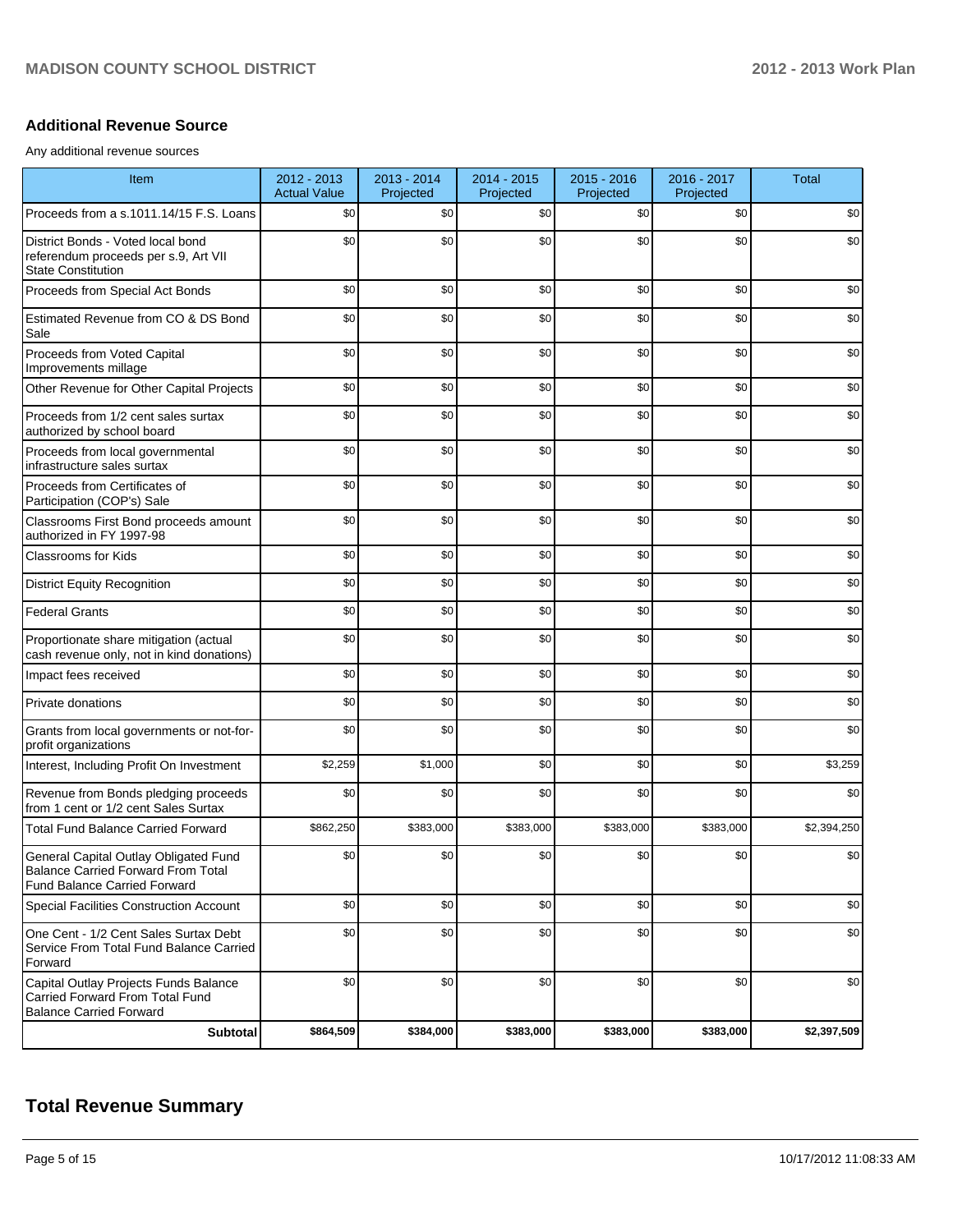| <b>Item Name</b>                                           | $2012 - 2013$<br><b>Budget</b> | $2013 - 2014$<br>Projected | $2014 - 2015$<br>Projected | $2015 - 2016$<br>Projected | $2016 - 2017$<br>Projected | <b>Five Year Total</b> |
|------------------------------------------------------------|--------------------------------|----------------------------|----------------------------|----------------------------|----------------------------|------------------------|
| Local 1.5 Mill Discretionary Capital Outlay<br>Revenue     | \$972.748                      | \$981.103                  | \$1,013,923                | \$1,054,743                | \$1,103,672                | \$5,126,189            |
| PECO and 1.5 Mill Maint and Other 1.5<br>Mill Expenditures | (\$1,412,000)                  | (\$1,057,862)              | (\$959,848)                | (\$1,010,500)              | (\$991,000)                | (\$5,431,210)          |
| <b>PECO Maintenance Revenue</b>                            | \$0                            | \$0                        | \$72,228                   | \$84.667                   | \$93,489                   | \$250,384              |
| <b>Available 1.50 Mill for New</b><br><b>Construction</b>  | ( \$439, 252)                  | (\$76,759)                 | \$54,075                   | \$44,243                   | \$112,672                  | (\$305,021)            |

| <b>Item Name</b>                      | 2012 - 2013<br><b>Budget</b> | $2013 - 2014$<br>Projected | $2014 - 2015$<br>Projected | $2015 - 2016$<br>Projected | 2016 - 2017<br>Projected | <b>Five Year Total</b> |
|---------------------------------------|------------------------------|----------------------------|----------------------------|----------------------------|--------------------------|------------------------|
| ICO & DS Revenue                      | \$28,242                     | \$28,242                   | \$28.242                   | \$28,242                   | \$28,242                 | \$141,210              |
| <b>IPECO New Construction Revenue</b> | \$0                          | \$0                        | \$8,181                    | \$2,772                    | \$0                      | \$10,953               |
| IOther/Additional Revenue             | \$864,509                    | \$384,000                  | \$383,000                  | \$383,000                  | \$383,000                | \$2,397,509            |
| <b>Total Additional Revenuel</b>      | \$892,751                    | \$412,242                  | \$419,423                  | \$414,014]                 | \$411,242                | \$2,549,672            |
| <b>Total Available Revenue</b>        | \$453,499                    | \$335,483                  | \$473,498                  | \$458.257                  | \$523.914                | \$2,244,651            |

# **Project Schedules**

## **Capacity Project Schedules**

A schedule of capital outlay projects necessary to ensure the availability of satisfactory classrooms for the projected student enrollment in K-12 programs.

| <b>Project Description</b>                 | Location                            |                          | 2012 - 2013     | 2013 - 2014  | 2014 - 2015 | $2015 - 2016$ | $2016 - 2017$ | <b>Total</b> | Funded |
|--------------------------------------------|-------------------------------------|--------------------------|-----------------|--------------|-------------|---------------|---------------|--------------|--------|
| relocatable added to<br>Pinetta elementary | <b>PINETTA</b><br><b>ELEMENTARY</b> | Planned<br>Cost:         | \$70,000        | \$0          | \$0         | \$0           | \$0           | \$70,000 Yes |        |
|                                            |                                     | <b>Student Stations:</b> | 18              |              |             |               |               | 18           |        |
|                                            | Total Classrooms:                   |                          |                 |              |             |               |               |              |        |
|                                            |                                     | Gross Sq Ft:             | 1,200           | $\cap$       |             | ∩             | $\Omega$      | 1,200        |        |
|                                            |                                     |                          |                 |              |             |               |               |              |        |
|                                            |                                     | <b>Planned Cost:</b>     | \$70,000        | \$0          | \$0         | \$0           | \$0           | \$70,000     |        |
|                                            |                                     | <b>Student Stations:</b> | 18 <sup>1</sup> | <sup>0</sup> |             | <sup>0</sup>  | $\Omega$      | 18           |        |
|                                            |                                     | <b>Total Classrooms:</b> |                 |              |             | n             | $\Omega$      |              |        |
|                                            |                                     | Gross Sq Ft:             | 1,200           |              |             | 0             | 0             | 1,200        |        |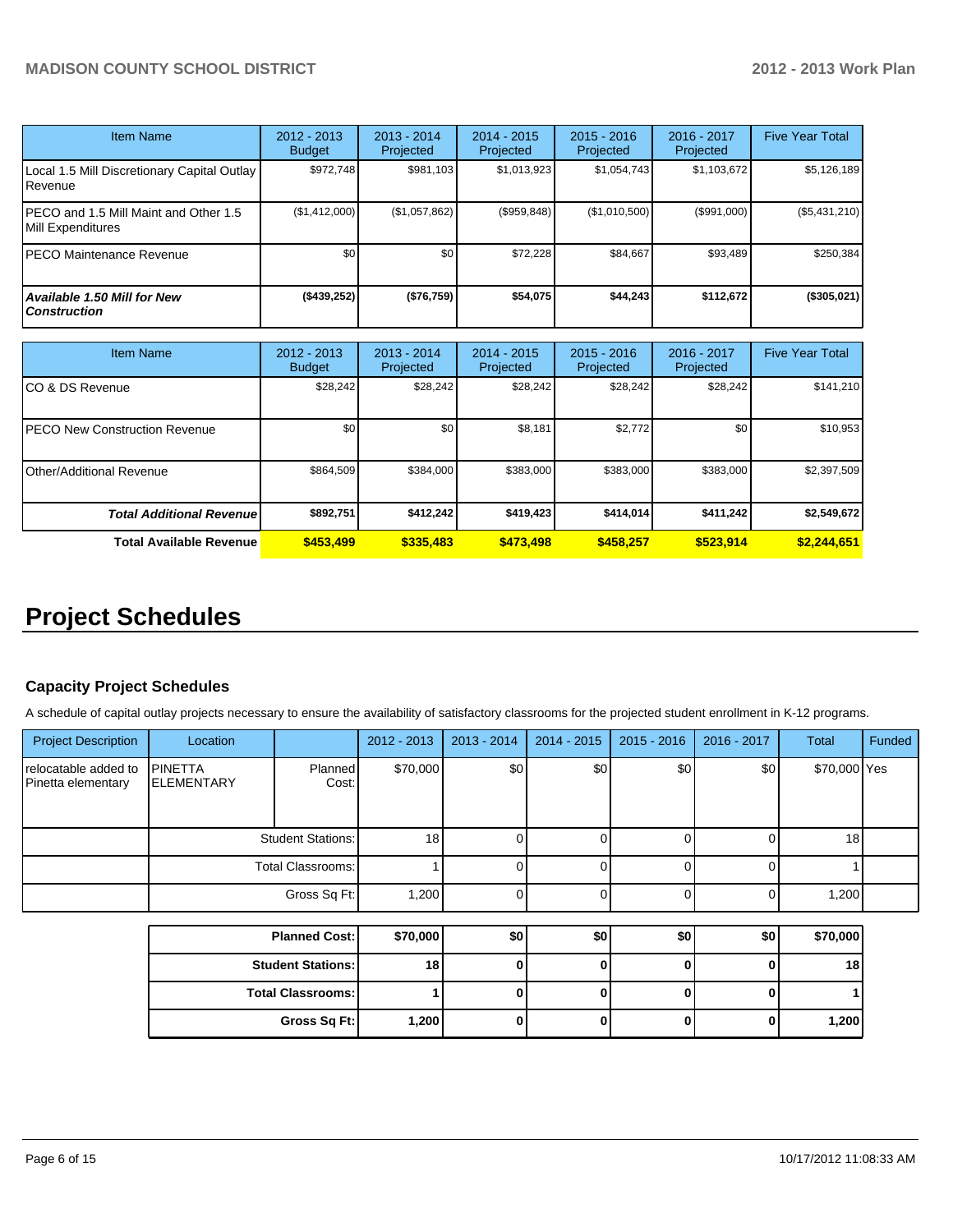### **Other Project Schedules**

Major renovations, remodeling, and additions of capital outlay projects that do not add capacity to schools.

| <b>Project Description</b>                                                                                     | Location             | 2012 - 2013<br>Actual Budget | $2013 - 2014$<br>Projected | 2014 - 2015<br>Projected | $2015 - 2016$<br>Projected | $2016 - 2017$<br>Projected | Total             | Funded |
|----------------------------------------------------------------------------------------------------------------|----------------------|------------------------------|----------------------------|--------------------------|----------------------------|----------------------------|-------------------|--------|
| Reserve for catastrophic<br>Imaintenance items, chiller,<br>generator, and boiler, roofing<br><b>I</b> repairs | IMADISON SENIOR HIGH | \$383.499                    | \$335.483                  | \$473.498                | \$458.257                  | \$523.914                  | \$2,174,651   Yes |        |
|                                                                                                                |                      | \$383.499                    | \$335.483                  | \$473.498                | \$458.257                  | \$523.914                  | \$2.174.651       |        |

## **Additional Project Schedules**

Any projects that are not identified in the last approved educational plant survey.

| <b>Project Description</b>                                                                                                 | Location                        | <b>Num</b> | $2012 - 2013$<br>Classroom   Actual Budget | $2013 - 2014$<br>Projected | $2014 - 2015$<br>Projected | $2015 - 2016$<br>Projected | 2016 - 2017<br>Projected | <b>Total</b>    | Funded |
|----------------------------------------------------------------------------------------------------------------------------|---------------------------------|------------|--------------------------------------------|----------------------------|----------------------------|----------------------------|--------------------------|-----------------|--------|
| Renovation of High<br><b>I</b> School to include<br>update of HVAC,<br>Data/Electical,<br>Plumming and drainage<br>systems | <b>IMADISON SENIOR</b><br>IHIGH |            | \$12,000,000                               | \$0                        | \$0 <sub>1</sub>           | \$0                        | \$0                      | \$12,000,000 No |        |
|                                                                                                                            |                                 |            | \$12,000,000                               | \$0                        | \$0                        | \$0                        | \$0                      | \$12,000,000    |        |

### **Non Funded Growth Management Project Schedules**

Schedule indicating which projects, due to planned development, that CANNOT be funded from current revenues projected over the next five years.

Nothing reported for this section.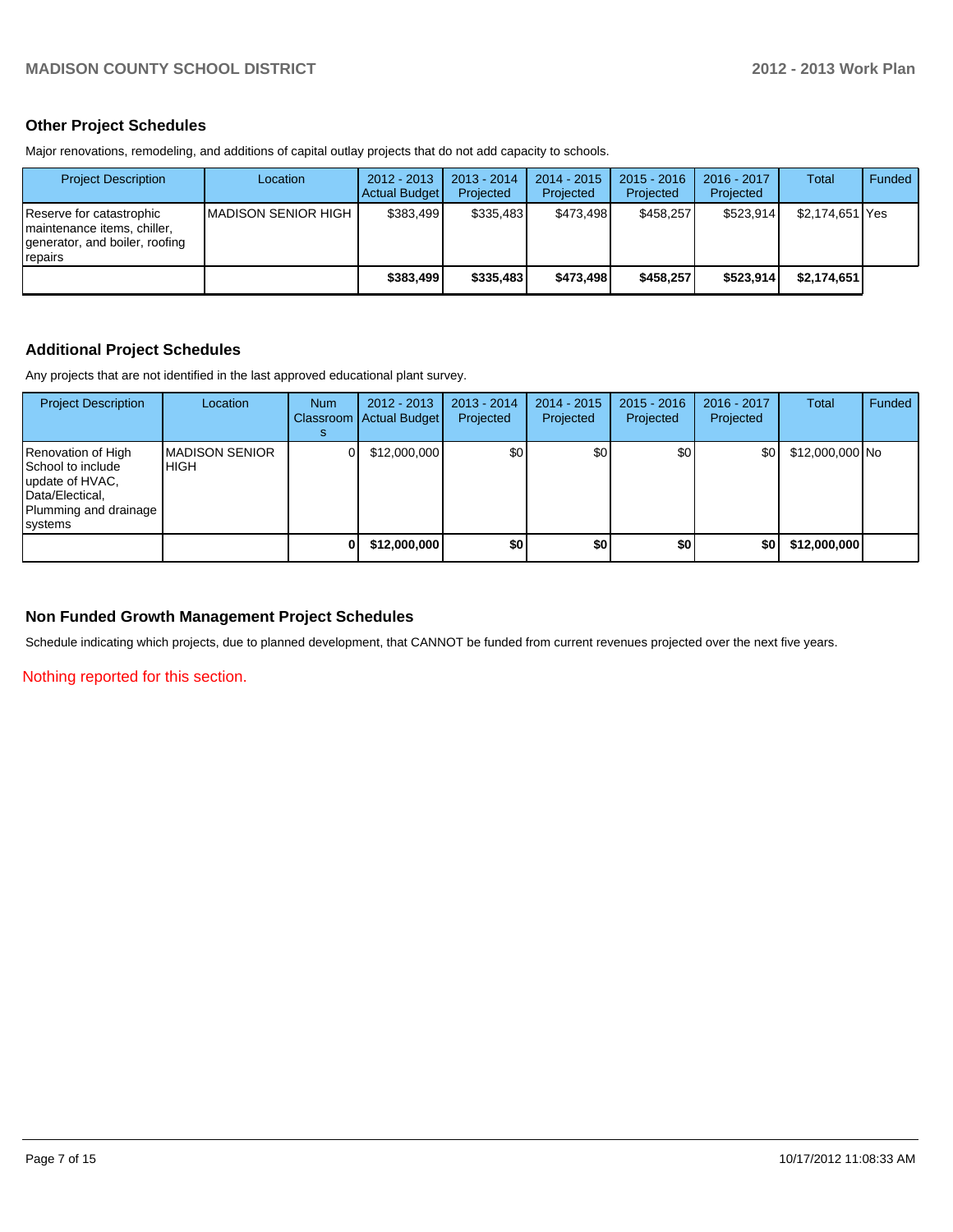# **Tracking**

## **Capacity Tracking**

| Location                                   | $2012 -$<br>2013 Satis.<br>Stu. Sta. | Actual<br>$2012 -$<br>2013 FISH<br>Capacity | Actual<br>$2011 -$<br>2012<br><b>COFTE</b> | # Class<br><b>Rooms</b> | Actual<br>Average<br>$2012 -$<br>2013 Class<br><b>Size</b> | Actual<br>$2012 -$<br>2013<br><b>Utilization</b> | <b>New</b><br>Stu.<br>Capacity | <b>New</b><br>Rooms to<br>be<br>Added/Re<br>moved | Projected<br>$2016 -$<br>2017<br><b>COFTE</b> | Projected<br>$2016 -$<br>2017<br><b>Utilization</b> | Projected<br>$2016 -$<br>2017 Class<br><b>Size</b> |
|--------------------------------------------|--------------------------------------|---------------------------------------------|--------------------------------------------|-------------------------|------------------------------------------------------------|--------------------------------------------------|--------------------------------|---------------------------------------------------|-----------------------------------------------|-----------------------------------------------------|----------------------------------------------------|
| <b>MADISON SENIOR HIGH</b>                 | 928                                  | 788                                         | 660                                        | 44                      | 15 <sup>1</sup>                                            | 84.00 %                                          |                                |                                                   | 600                                           | 76.00 %                                             | 14                                                 |
| <b>GREENVILLE</b><br><b>ELEMENTARY</b>     | 268                                  | 268                                         | 150                                        | 14                      | 11                                                         | 56.00 %                                          |                                |                                                   | 140                                           | 52.00 %                                             | 10                                                 |
| <b>PINETTA ELEMENTARY</b>                  | 206                                  | 206                                         | 178                                        | 11                      | 16                                                         | 86.00 %                                          |                                |                                                   | 169                                           | 82.00 %                                             | 14                                                 |
| IMADISON COUNTY<br><b>CENTRAL</b>          | 1,765                                | 1,588                                       | 1,203                                      | 81                      | 15 <sup>1</sup>                                            | 76.00 %                                          | 0                              | $\Omega$                                          | 1,100                                         | 69.00 %                                             | 14                                                 |
| LEE ELEMENTARY                             | 241                                  | 241                                         | 228                                        | 14 <sub>1</sub>         | 16                                                         | 94.00 %                                          |                                |                                                   | 175                                           | 73.00 %                                             | 13                                                 |
| <b>Madison County Excel</b><br>School(NEW) | 101                                  | 101                                         | 21                                         | 5                       | 41                                                         | 21.00 %                                          | $\Omega$                       | 0                                                 | 15                                            | 15.00 %                                             | 3                                                  |
|                                            | 3,509                                | 3,192                                       | 2,440                                      | 169                     | 14                                                         | 76.43 %                                          | $\Omega$                       |                                                   | 2,199                                         | 68.89%                                              | 13                                                 |

The COFTE Projected Total (2,199) for 2016 - 2017 must match the Official Forecasted COFTE Total (2,199 ) for 2016 - 2017 before this section can be completed. In the event that the COFTE Projected Total does not match the Official forecasted COFTE, then the Balanced Projected COFTE Table should be used to balance COFTE.

| Projected COFTE for 2016 - 2017 |       |   |
|---------------------------------|-------|---|
| Elementary (PK-3)               | 850   |   |
| Middle (4-8)                    | 751   | E |
| High (9-12)                     | 598   | M |
|                                 | 2,199 | H |

| <b>Grade Level Type</b> | <b>Balanced Projected</b><br>COFTE for 2016 - 2017 |
|-------------------------|----------------------------------------------------|
| Elementary (PK-3)       |                                                    |
| Middle (4-8)            |                                                    |
| High (9-12)             |                                                    |
|                         | 2,199                                              |

## **Relocatable Replacement**

Number of relocatable classrooms clearly identified and scheduled for replacement in the school board adopted financially feasible 5-year district work program.

| Location                          | $2012 - 2013$ | $2013 - 2014$ | 2014 - 2015 | $2015 - 2016$ | $2016 - 2017$ | Year 5 Total |
|-----------------------------------|---------------|---------------|-------------|---------------|---------------|--------------|
| Total Relocatable Replacements: I |               |               |             |               |               |              |

## **Charter Schools Tracking**

Information regarding the use of charter schools.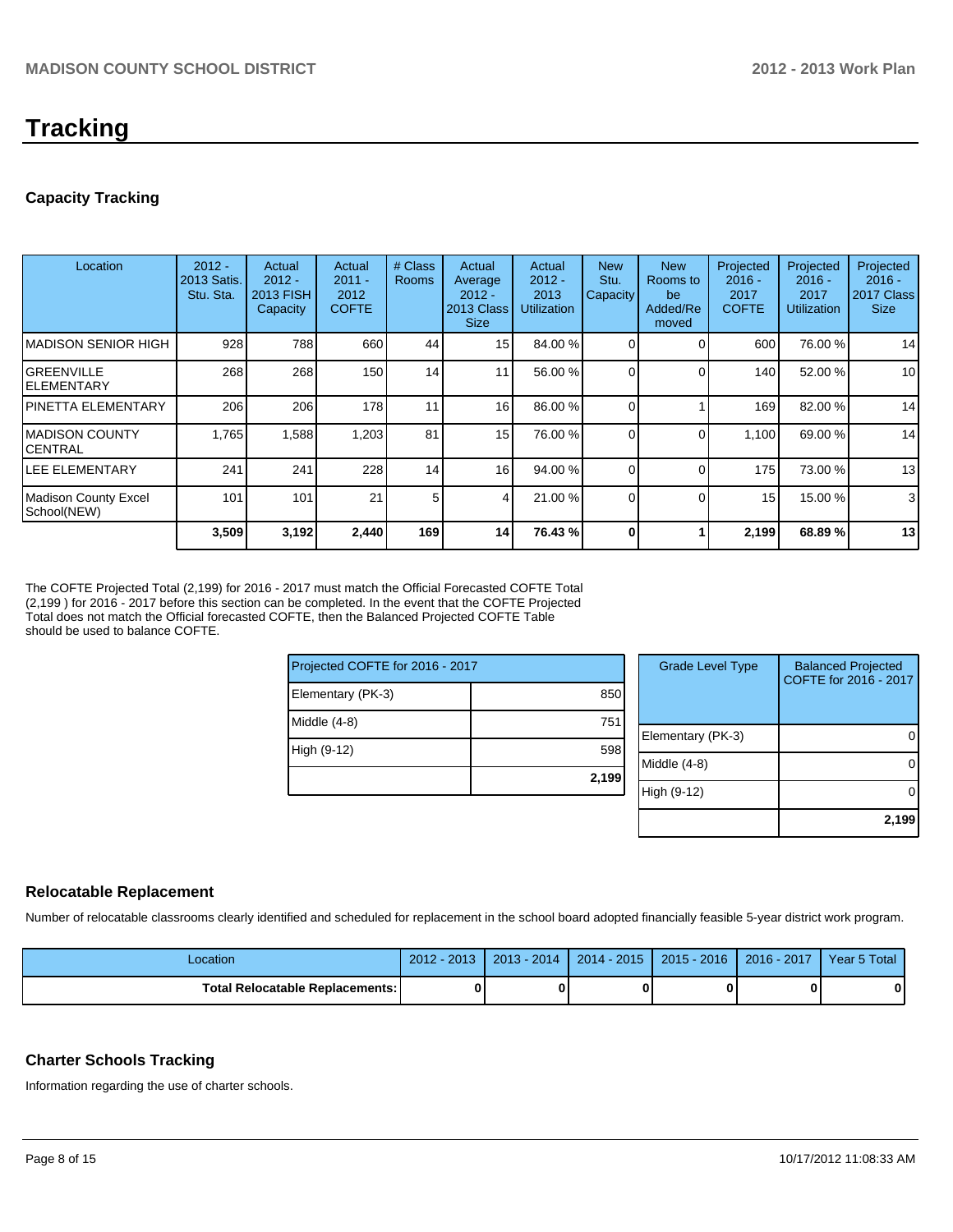Nothing reported for this section.

## **Special Purpose Classrooms Tracking**

The number of classrooms that will be used for certain special purposes in the current year, by facility and type of classroom, that the district will, 1), not use for educational purposes, and 2), the co-teaching classrooms that are not open plan classrooms and will be used for educational purposes.

| School                                 | <b>School Type</b> | # of Elementary<br>K-3 Classrooms | # of Middle 4-8<br><b>Classrooms</b> | # of High $9-12$<br><b>Classrooms</b> | # of $ESE$<br>Classrooms | # of Combo<br><b>Classrooms</b> | Total<br><b>Classrooms</b> |
|----------------------------------------|--------------------|-----------------------------------|--------------------------------------|---------------------------------------|--------------------------|---------------------------------|----------------------------|
| <b>Total Educational Classrooms: I</b> |                    |                                   |                                      |                                       |                          |                                 | οı                         |
|                                        |                    |                                   |                                      |                                       |                          |                                 |                            |
| School                                 | <b>School Type</b> | # of Elementary<br>K-3 Classrooms | # of Middle 4-8<br><b>Classrooms</b> | # of High $9-12$<br><b>Classrooms</b> | # of $ESE$<br>Classrooms | # of Combo<br><b>Classrooms</b> | Total<br><b>Classrooms</b> |
| IPINETTA ELEMENTARY                    | Co-Teaching        |                                   |                                      |                                       |                          |                                 |                            |
| <b>Total Co-Teaching Classrooms:</b>   |                    |                                   |                                      |                                       |                          |                                 |                            |

#### **Infrastructure Tracking**

**Necessary offsite infrastructure requirements resulting from expansions or new schools. This section should include infrastructure information related to capacity project schedules and other project schedules (Section 4).**

Not Specified

**Proposed location of planned facilities, whether those locations are consistent with the comprehensive plans of all affected local governments, and recommendations for infrastructure and other improvements to land adjacent to existing facilities. Provisions of 1013.33(12), (13) and (14) and 1013.36 must be addressed for new facilities planned within the 1st three years of the plan (Section 5).**

Not Specified

**Consistent with Comp Plan?** No

#### **Net New Classrooms**

The number of classrooms, by grade level and type of construction, that were added during the last fiscal year.

| List the net new classrooms added in the 2011 - 2012 fiscal year.                                                                                       |                                                                        |                                   | LList the net new classrooms to be added in the 2012 - 2013 fiscal<br>Ivear. |                        |                                                                                                                         |  |  |   |  |
|---------------------------------------------------------------------------------------------------------------------------------------------------------|------------------------------------------------------------------------|-----------------------------------|------------------------------------------------------------------------------|------------------------|-------------------------------------------------------------------------------------------------------------------------|--|--|---|--|
| "Classrooms" is defined as capacity carrying classrooms that are added to increase<br>capacity to enable the district to meet the Class Size Amendment. | Totals for fiscal year 2012 - 2013 should match totals in Section 15A. |                                   |                                                                              |                        |                                                                                                                         |  |  |   |  |
| Location                                                                                                                                                | $2011 - 2012$ #<br>Permanent                                           | $2011 - 2012$ #<br><b>Modular</b> | $2011 - 2012$ #<br>Relocatable                                               | $2011 - 2012$<br>Total | $2012 - 2013$ #<br>$2012 - 2013$ #<br>$2012 - 2013 \#$<br>$2012 - 2013$<br>Relocatable<br>Modular<br>Permanent<br>Total |  |  |   |  |
| Elementary (PK-3)                                                                                                                                       |                                                                        |                                   |                                                                              |                        |                                                                                                                         |  |  |   |  |
| Middle (4-8)                                                                                                                                            |                                                                        |                                   |                                                                              |                        |                                                                                                                         |  |  | 0 |  |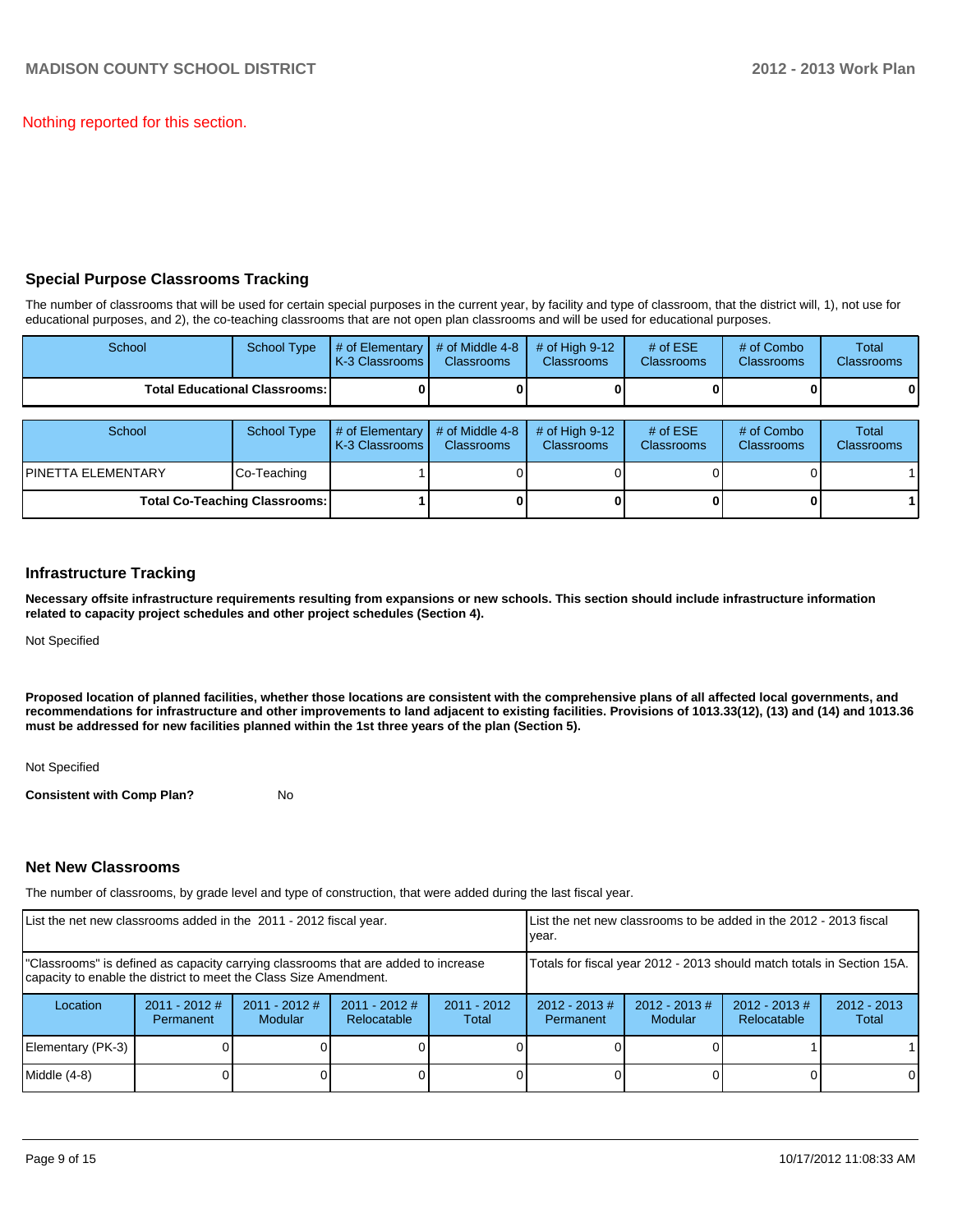| High (9-12) |  |  |  |  |
|-------------|--|--|--|--|
|             |  |  |  |  |

### **Relocatable Student Stations**

Number of students that will be educated in relocatable units, by school, in the current year, and the projected number of students for each of the years in the workplan.

| <b>Site</b>                      | $2012 - 2013$ | $2013 - 2014$   | $2014 - 2015$   | $2015 - 2016$ | 2016 - 2017 | 5 Year Average |
|----------------------------------|---------------|-----------------|-----------------|---------------|-------------|----------------|
| MADISON SENIOR HIGH              |               |                 |                 |               |             | $\overline{0}$ |
| <b>GREENVILLE ELEMENTARY</b>     |               |                 |                 |               |             | 0              |
| IPINETTA ELEMENTARY              | <b>36</b>     | 54              | 54              | 54            | 54          | 50             |
| MADISON COUNTY CENTRAL           |               |                 |                 |               |             | $\overline{0}$ |
| <b>I</b> LEE ELEMENTARY          |               |                 |                 |               |             | $\Omega$       |
| Madison County Excel School(NEW) | 101           | 35 <sub>1</sub> | 35 <sub>1</sub> | 35            | 35          | 48             |
|                                  |               |                 |                 |               |             |                |

| <b>Totals for MADISON COUNTY SCHOOL DISTRICT</b>  |                  |       |       |       |       |       |
|---------------------------------------------------|------------------|-------|-------|-------|-------|-------|
| Total students in relocatables by year.           | 137 <sub>1</sub> | 89    | 89    | 89    | 89    | 99    |
| Total number of COFTE students projected by year. | 2,392            | 2,334 | 2,297 | 2,236 | 2,199 | 2.292 |
| Percent in relocatables by year.                  | 6 % l            | 4 %   | 4%    | 4 % I | 4%    | 4 % l |

## **Leased Facilities Tracking**

Exising leased facilities and plans for the acquisition of leased facilities, including the number of classrooms and student stations, as reported in the educational plant survey, that are planned in that location at the end of the five year workplan.

| Location                         | # of Leased<br>Classrooms 2012 - I<br>2013 | <b>FISH Student</b><br><b>Stations</b> | Owner | # of Leased<br>Classrooms 2016 -<br>2017 | <b>FISH Student</b><br><b>Stations</b> |
|----------------------------------|--------------------------------------------|----------------------------------------|-------|------------------------------------------|----------------------------------------|
| <b>MADISON SENIOR HIGH</b>       |                                            |                                        |       |                                          |                                        |
| <b>IGREENVILLE ELEMENTARY</b>    |                                            |                                        |       |                                          |                                        |
| <b>IPINETTA ELEMENTARY</b>       |                                            |                                        |       |                                          |                                        |
| <b>IMADISON COUNTY CENTRAL</b>   |                                            |                                        |       |                                          |                                        |
| <b>ILEE ELEMENTARY</b>           |                                            |                                        |       |                                          |                                        |
| Madison County Excel School(NEW) |                                            |                                        |       |                                          |                                        |
|                                  |                                            |                                        |       |                                          |                                        |

## **Failed Standard Relocatable Tracking**

Relocatable units currently reported by school, from FISH, and the number of relocatable units identified as 'Failed Standards'.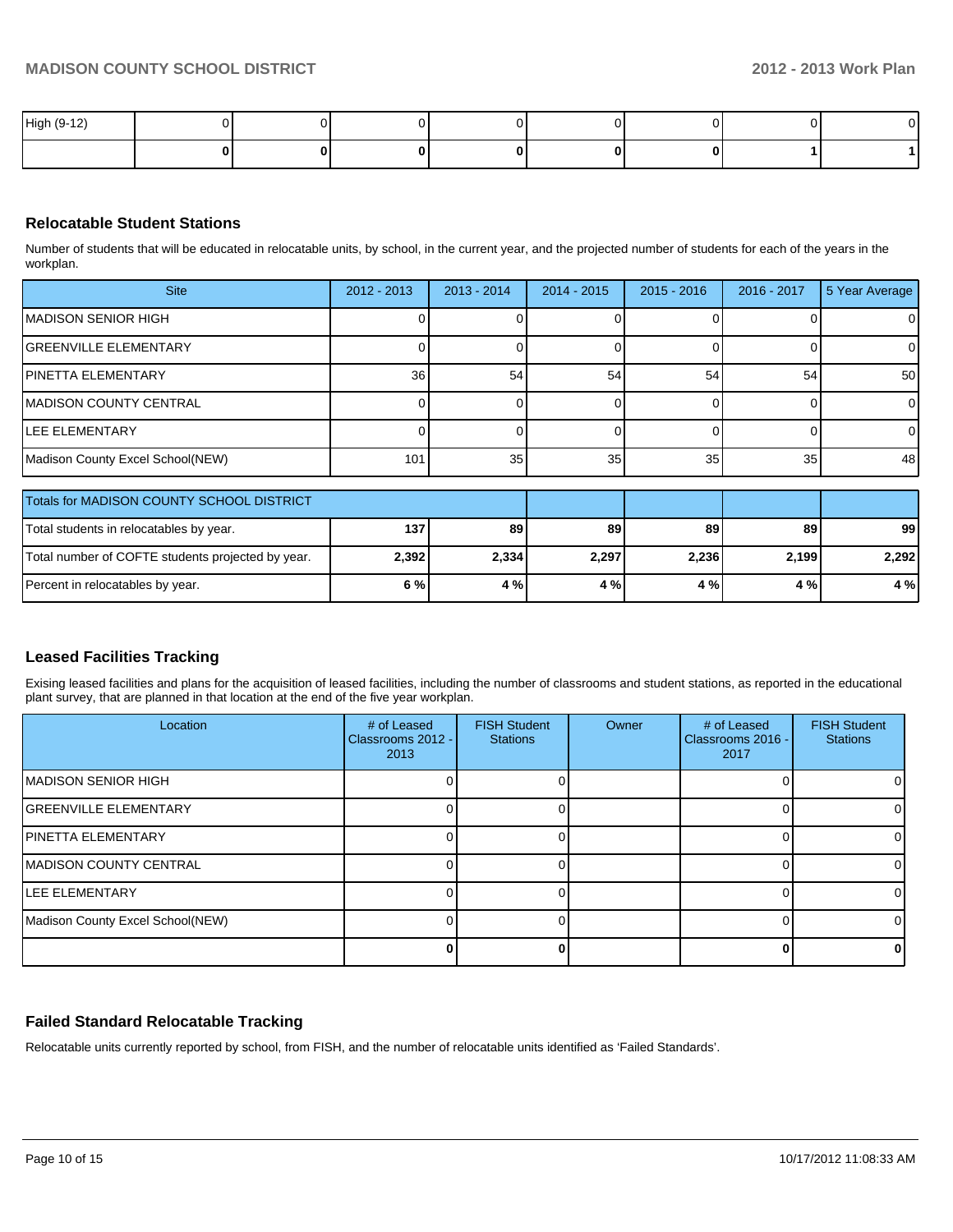Nothing reported for this section.

# **Planning**

#### **Class Size Reduction Planning**

**Plans approved by the school board that reduce the need for permanent student stations such as acceptable school capacity levels, redistricting, busing, year-round schools, charter schools, magnet schools, public-private partnerships, multitrack scheduling, grade level organization, block scheduling, or other alternatives.**

Due to declining enrollment the district currently has and expects to continue having excess capacity for students.

#### **School Closure Planning**

**Plans for the closure of any school, including plans for disposition of the facility or usage of facility space, and anticipated revenues.**

There are no school closings planned in the next five years.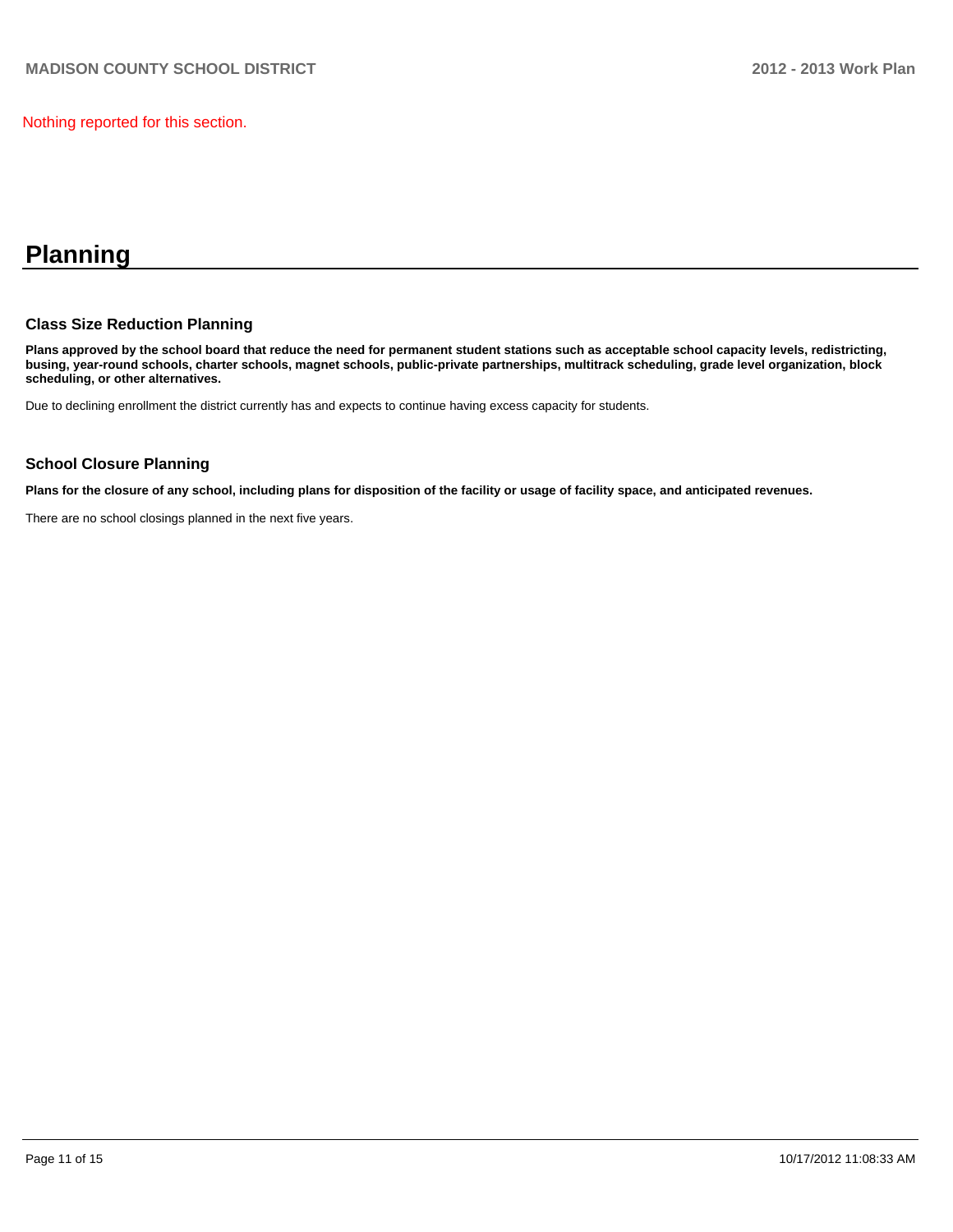Five Year Survey - Ten Year Capacity **10/17/2012** MADISON COUNTY SCHOOL DISTRICT

**Schedule of capital outlay projects projected to ensure the availability of satisfactory student stations for the projected student enrollment in K - 12 programs for the future 5 years beyond the 5-year district facilities work program.**

No items meet the criteria.

Five Year Survey - Ten Year Infrastructure **10/17/2012** MADISON COUNTY SCHOOL DISTRICT

**Proposed Location of Planned New, Remodeled, or New Additions to Facilities in 6 thru 10 out years (Section 28).**

### No items meet the criteria.

**Plans for closure of any school, including plans for disposition of the facility or usage of facility space, and anticipated revenues in the 6 thru 10 out years (Section 29).**

No items meet the criteria.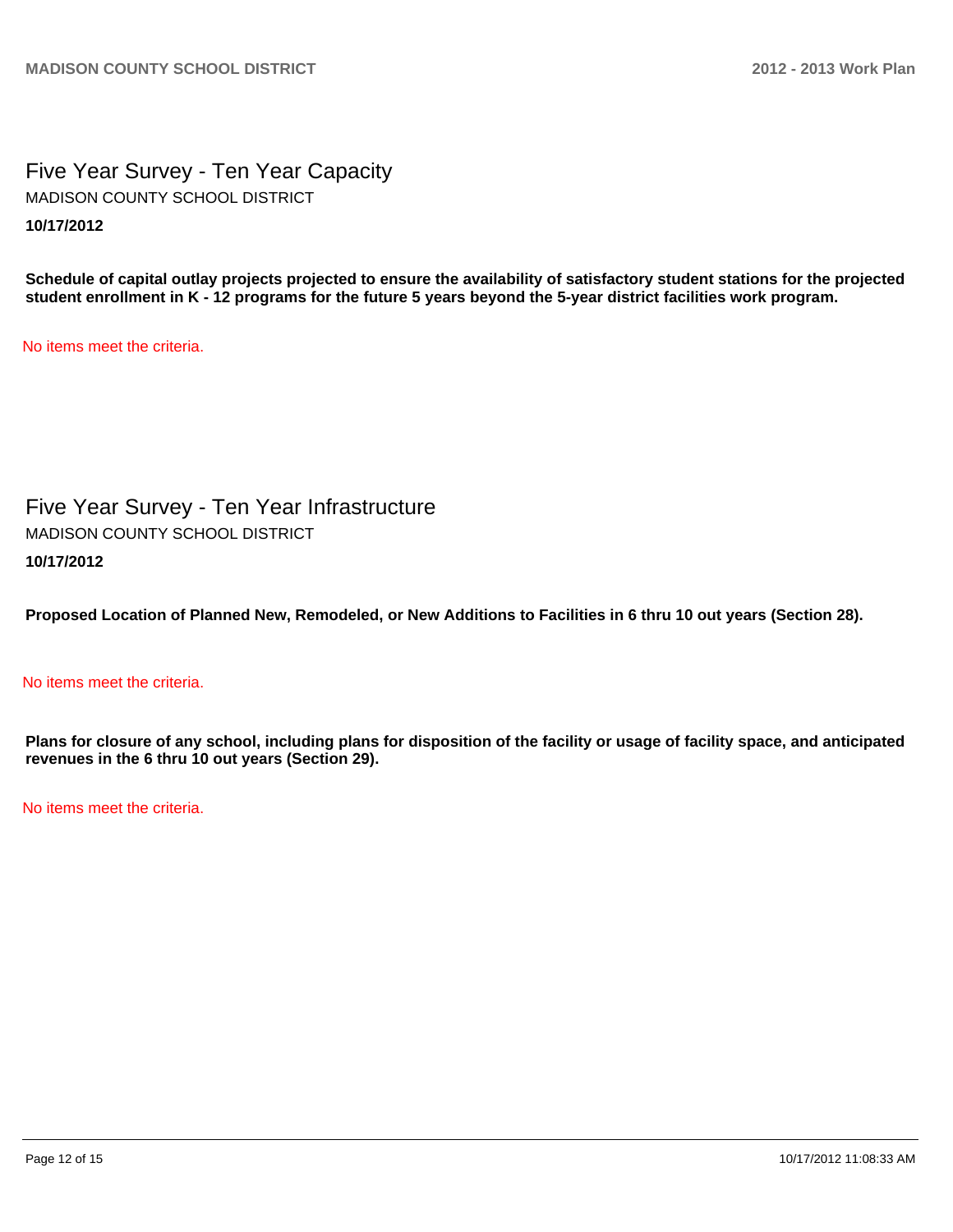## Five Year Survey - Ten Year Maintenance **10/17/2012** MADISON COUNTY SCHOOL DISTRICT

**District projects and locations regarding the projected need for major renovation, repair, and maintenance projects within the district in years 6 - 10 beyond the projects plans detailed in the five years covered by the work plan.**

No items match the criteria.

## Five Year Survey - Ten Year Utilization

MADISON COUNTY SCHOOL DISTRICT

## **10/17/2012**

**Schedule of planned capital outlay projects identifying the standard grade groupings, capacities, and planned utilization rates of future educational facilities of the district for both permanent and relocatable facilities.**

| <b>Grade Level</b><br><b>Projections</b> | <b>FISH Student</b><br><b>Stations</b> | <b>Actual FISH</b><br>Capacity | Actual<br><b>COFTE</b> | Actual<br><b>Utilization</b> | Actual new<br><b>Student</b><br>Capacity to be<br>added/remove | Projected<br><b>COFTE</b> | Projected<br><b>Utilization</b> |
|------------------------------------------|----------------------------------------|--------------------------------|------------------------|------------------------------|----------------------------------------------------------------|---------------------------|---------------------------------|
| Elementary -<br>District Totals          | 682                                    | 682                            | 533.50                 | 78.23 %                      |                                                                |                           | 0.00%                           |
| Middle - District<br>Totals              |                                        |                                | 0.00                   | 0.00%                        |                                                                |                           | 0.00%                           |
| High - District<br>Totals                | 2,658                                  | 2,303                          | 1,901.91               | 82.58 %                      |                                                                |                           | 0.00%                           |
| Other - ESE, etc                         | 101                                    | 101                            | 29.78                  | 29.49 %                      |                                                                |                           | 0.00%                           |
|                                          | 3,441                                  | 3,086                          | 2,465.19               | 79.88 %                      |                                                                |                           | 0.00%                           |

**Combination schools are included with the middle schools for student stations, capacity, COFTE and utilization purposes because these facilities all have a 90% utilization factor. Use this space to explain or define the grade groupings for combination schools.**

No comments to report.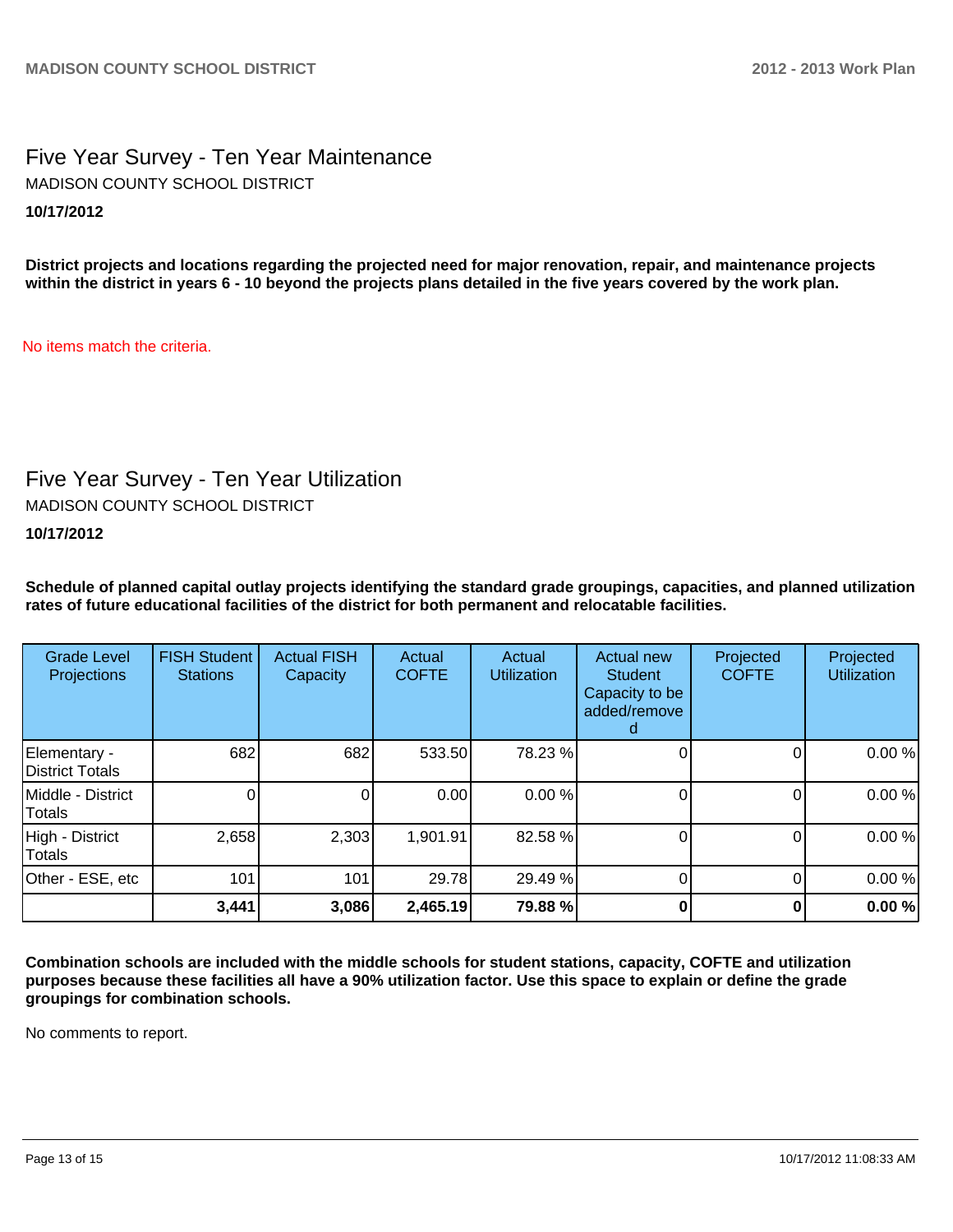## Five Year Survey - Twenty Year Capacity **10/17/2012** MADISON COUNTY SCHOOL DISTRICT

**Schedule of capital outlay projects projected to ensure the availability of satisfactory student stations for the projected student enrollment in K - 12 programs for the future 11 - 20 years beyond the 5-year district facilities work program.**

No items match the criteria.

Five Year Survey - Twenty Year Infrastructure MADISON COUNTY SCHOOL DISTRICT

**10/17/2012**

**Proposed Location of Planned New, Remodeled, or New Additions to Facilities in the 11 through 20 out years (Section 28).**

No items meet the criteria.

**Plans for closure of any school, including plans for disposition of the facility or usage of facility space, and anticipated revenues in the 11 through 20 out years (Section 29).**

No items meet the criteria.